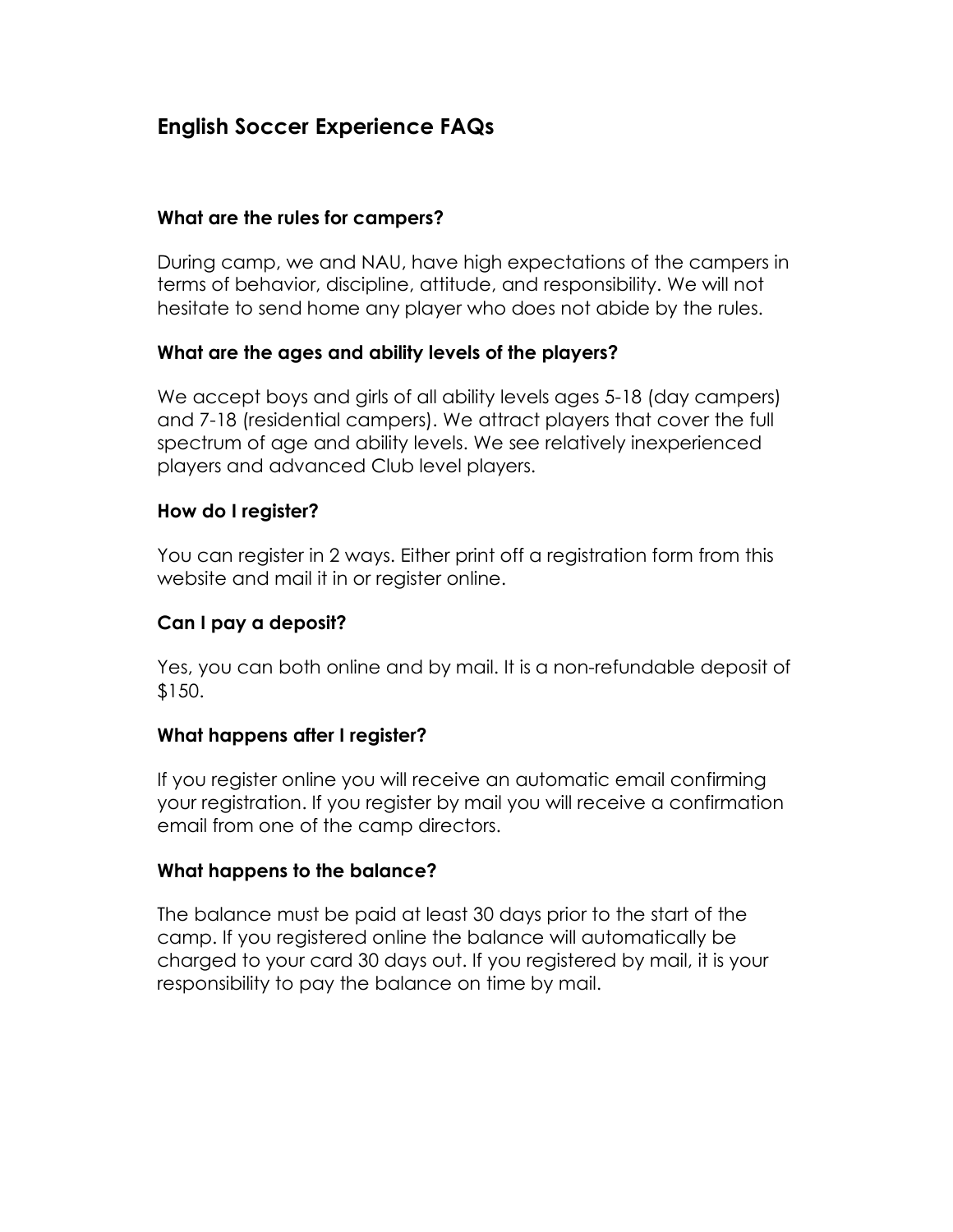## **Can I make payments?**

Yes, you can! We have a very flexible payment plan - you tell us the amounts you can pay and the dates you will pay and we will approve it!

#### **How do you communicate as the camp approaches?**

Most of the information you need is on this page. If there is anything else we need to communicate as the camp approaches you will receive an email. Additionally, we will update our Facebook page with any new info so please 'like' us. https://www.facebook.com/EnglishSoccer/

We will also be tweeting while on camp so please follow us on Twitter: @englishsoccerus

## **Which of your programs is the best?**

We are trying to accommodate the needs of all players. We have day camps, half-week camps, and full-week camps. No particular program is better than the other they are just slightly different. All of the players on camp practice on the same fields, stay in the same dorm, and eat in the same cafeteria.

## **If we sign up with someone will they room together?**

We strongly recommend that you sign up with a roommate particularly if this is your first time at camp. On the registration form please fill out the roommate request part so we know whom to pair you up with. This is particularly important if you are part of a big group. Players will be placed 2 to a room as per University and local fire department rules.

## **What if we do not sign up with a friend?**

If you are registering as a single we will do our best to pair up all players with a roommate of a similar age.

## **How do you select the training groups?**

The groups are put together dependent upon age and gender. If you sign up as a group, that group will stay together throughout the week, assuming the group is of a similar age.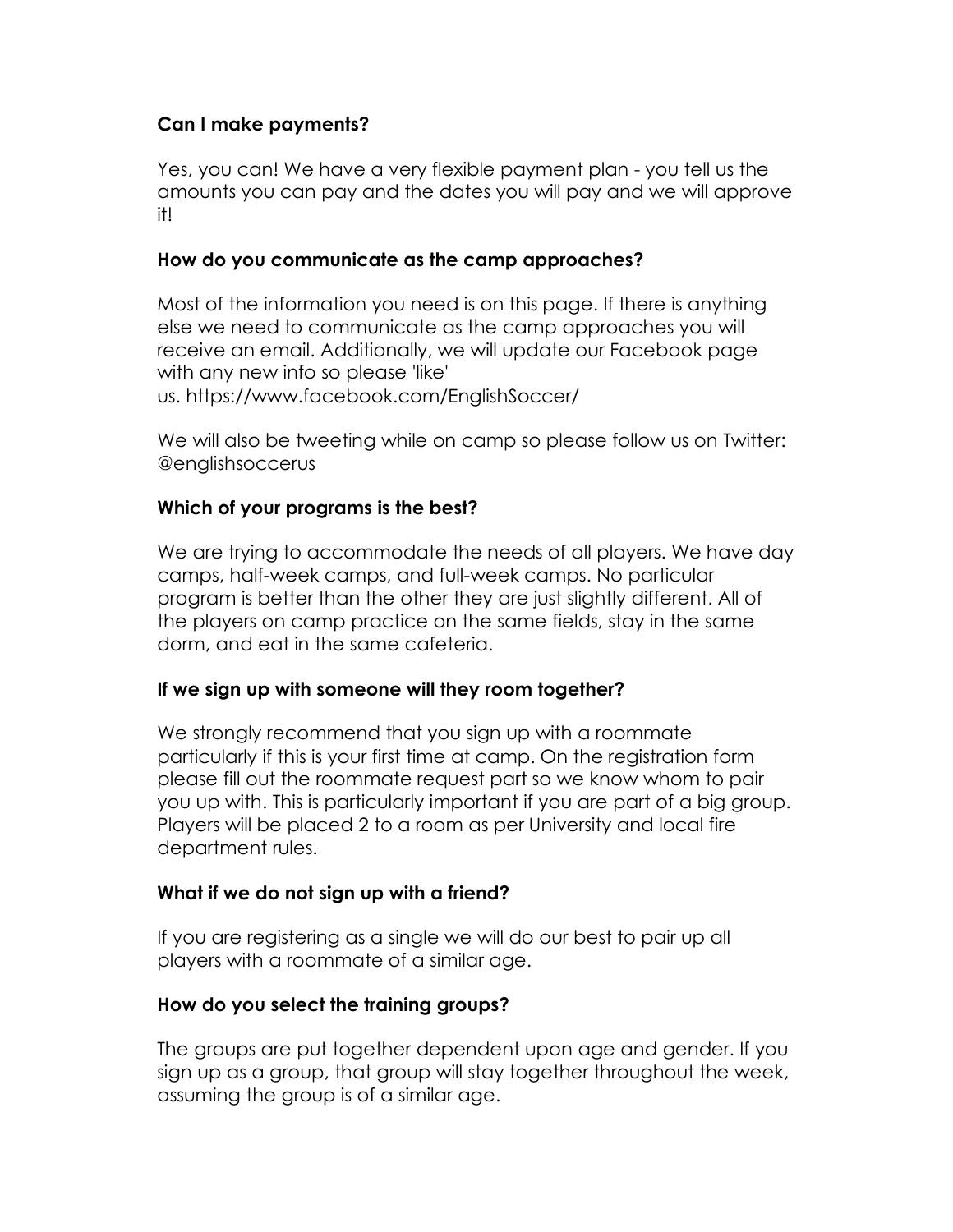## **What about meals?**

All of the residential campers have 3 meals per day which are included in the cost of the camp. Day campers do not have lunch provided (see Day Campers below). All of the players on camp eat at the same time and in the same location irrespective of the program they sign up for. The meals are buffet-style and prepared by the University. There is always a choice of different foods at all meals. We will talk to the campers about making good food choices throughout the week.

If your child has any dietary needs, please contact us at andy@englishsoccer.com.

## **Do the players need to bring money?**

It is entirely up to you. In addition to the free t-shirt, we do sell t-shirts and hoodies. These are the same style as the coaches wear and they are very popular. Last year we did sell out. Three meals per day are included in the camp price but some players do order pizzas after the last practice. There are vending machines in the dorms but we strongly recommend bringing snacks and drinks with you to save money.

#### **Should the campers be fit before they arrive?**

We recommend that all of the players do some training in advance of the camps. The soccer camps are physically demanding and all players participate in at least 3 sessions per day.

## **What about injuries on camp?**

When a player gets hurt on camp we will call the parents if we believe medical treatment is required. Depending on the severity of the injury we will either take the player to emergency or the local urgent care. NAU does require a medical release form filled out if we use the oncampus medical facility.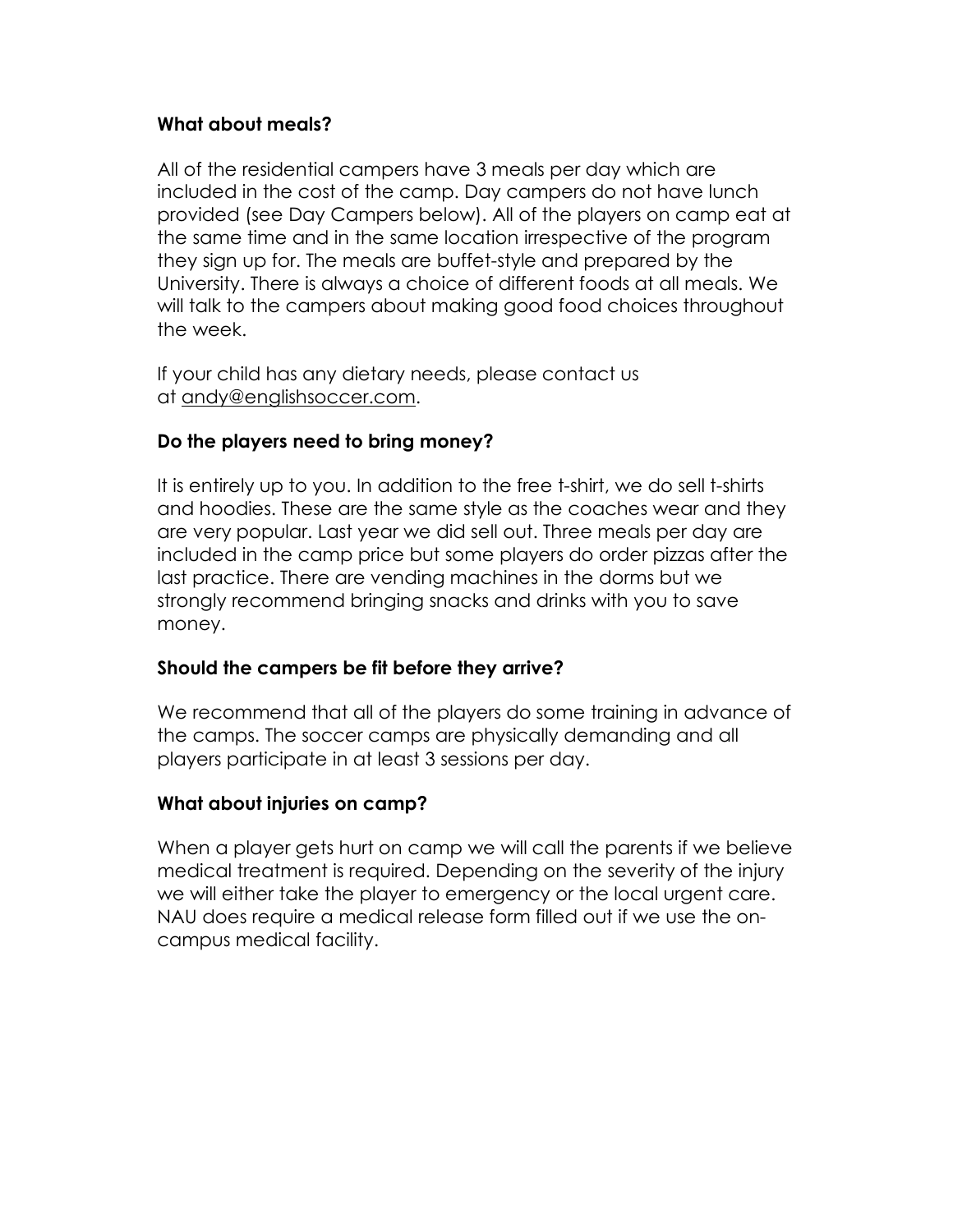## **Where do the campers stay?**

Overnight campers will stay in one of the Halls of Residence at NAU.

Gabaldon Hall (Weeks 1 to 6)

https://nau.edu/residence-life/housing-options/residencehalls/gabaldon/

## **Where are the soccer fields?**

All field sessions are at the South Recreation Complex 2475 S Huffer Ln, Flagstaff, AZ 86011 (**click here** for map link).

The complex is located in the south portion of NAU's campus, on the corner of Pine Knoll Drive and South Huffer Lane, across from the Southwest Forest Science Complex http://www2.nau.edu/naumap/ (85 – south recreation complex)

## **Is there security?**

All of the coaches and the counselors stay in the dorms with the campers so there is supervision 24/7. The individual dorms have front desk staff that is on call 24 hours. NAU also has its own campus police force that is available at all times: http://nau.edu/living-on-campus/

## **Who are the coaches?**

The coaches are a mix of English and US-based coaches. The coaches are handpicked by Mark Lowe and Andy Ward. All of the coaches are ex or current players, qualified coaches, and have considerable experience working with young players.

## **Do you have female counselors?**

Yes, we do. The female counselors are typically ex-campers who are very familiar with the soccer camp and how it is run. They are available at all times to attend to the needs of all the female campers.

# **What time is check-in?**

Check-in time is between 3 pm and 4 pm on Sunday for residential campers only. The check-in will be at the dorm where the residential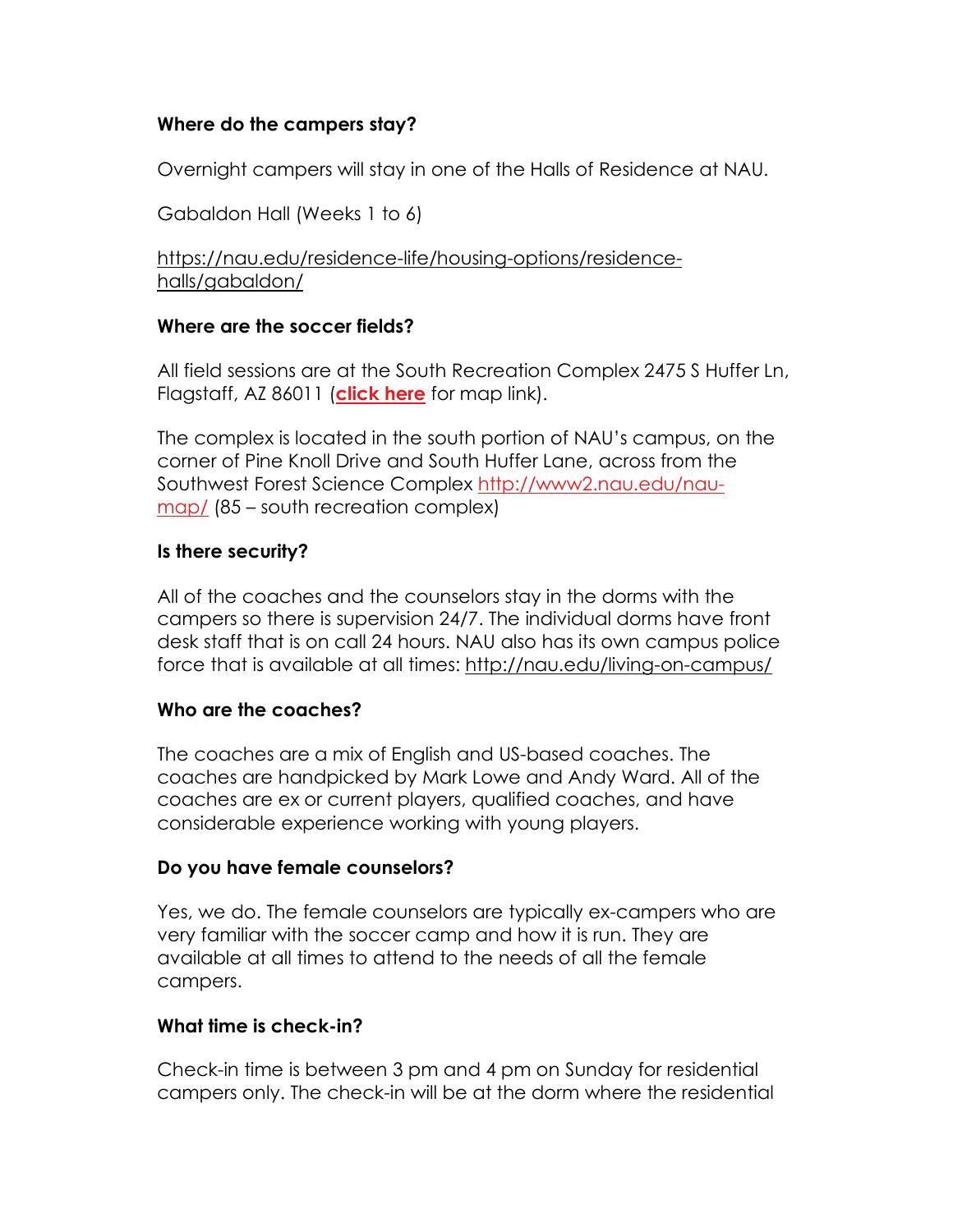campers will be staying. Check-in for day campers is at the field before the first field session at 6:45 pm on the Sunday camp starts.

## **When is pick-up?**

Half-week residential campers will be picked up on Wednesday at around 4:30 pm at the dorm after the afternoon session. Select residential campers will be picked up on Friday at around 4:30 pm at the dorm after the afternoon session. Pro Shooting and Goalkeeping residential players will be picked up on Saturday at the dorm after the morning session.

#### **What about day campers?**

All day campers will meet at the field at 6:45 pm on the first Sunday of camp. All day campers check in with Andy Ward. Pro Shooting and Goalkeeping day campers will meet at the South Field at 8:45 am each day from Mon-Sat. Regular day campers will meet at 9:45 am on the South Field each day from Mon-Sat.

When the afternoon session finishes at 4 pm, all-day campers are picked up. ALL day campers are invited back at 7:00 pm for the evening scrimmages, which finish at 8:30 pm. If you would like them to stay for dinner at the University, you can pay cash and we will supervise them along with the other campers.

Half-week day campers finish their week after the afternoon session on Wednesday, full-weekday campers finish their week at approx. noon on Saturday. Day campers should bring alternative footwear for use in the cafeteria and the dorms.

All details for each individual program are listed on our website.

Lunch for day campers: there are 3 options for lunch. 1) Players can bring their own lunch. 2) Players can be picked up for lunch. 3) Players can bring money and buy lunch in the student union with the other players (approx. \$12 per lunch)

## **Can parents visit during camp?**

Parents are allowed to watch any of the field sessions. Please introduce yourself to the coach and let them know you are one of the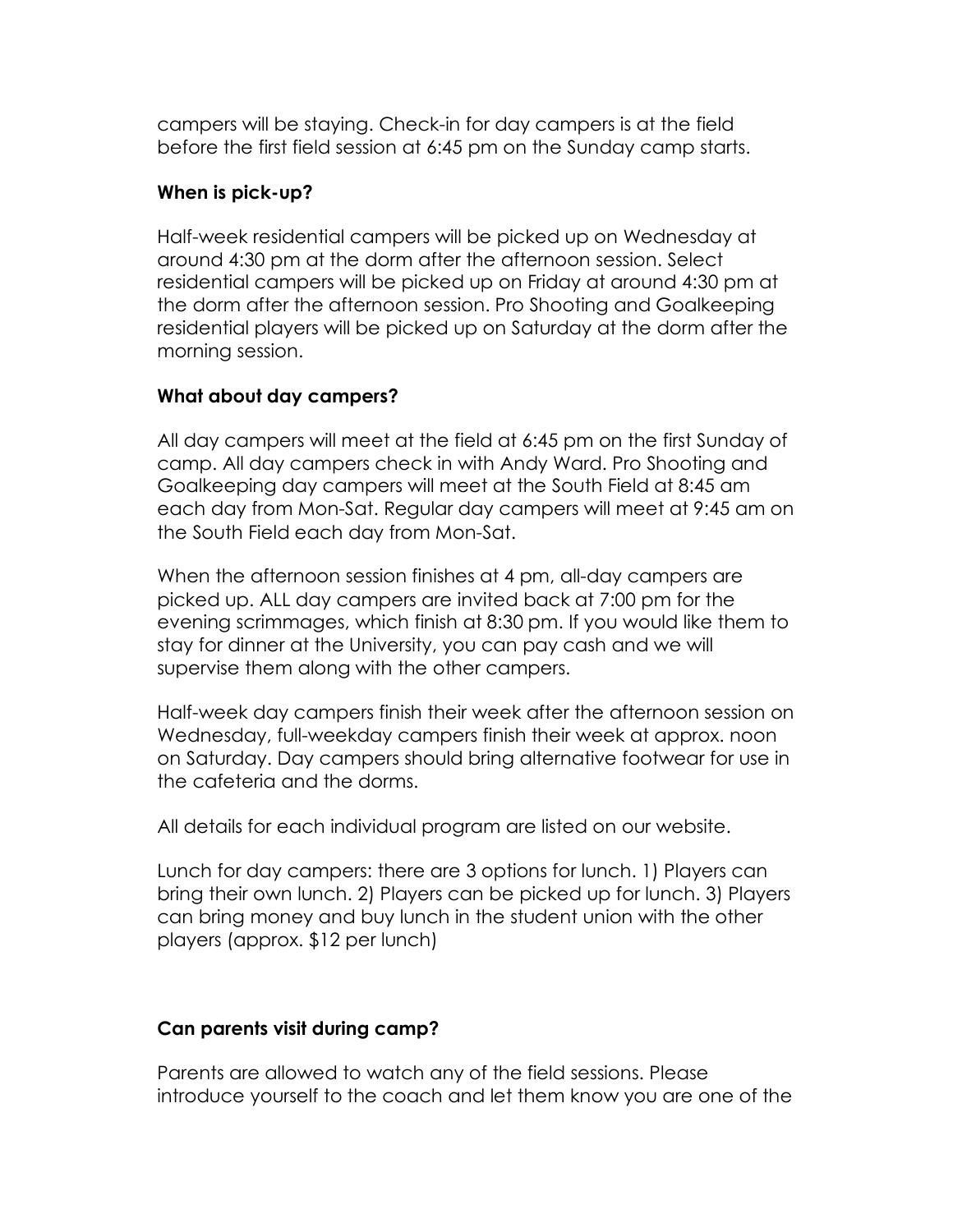parents. If you have to visit your son/daughter in the dorms, please let Andy Ward know prior to doing so. Under no circumstances are any fathers or male relatives allowed on the girls' floor without staff being present.

For parents who intend to spend time in Flagstaff, there is a wide array of affordable dining and lodging options in the Flagstaff area. If you need any advice please do not hesitate to reach out.

The Discover Flagstaff website is a fantastic resource for anyone visiting Flagstaff. They publish a very comprehensive and informative **Official Visitor Guide** that features accommodations, restaurants, activities, and useful travel information for the Flagstaff area.

## **What is the daily schedule?**

#### **Sunday**

3:00 pm – 4:00 pm: Check-in at dorms – Residential campers only.

4:30 pm: Dinner – Residential campers only.

6:45 pm: Day campers check-in at the field.

7:00 pm: Field session – Day and residential campers.

8:30 pm: Evening scrimmages end. Day campers picked up. All others to dorms.

8:45 pm: Evening activities at the dorm.

9:30 pm: All campers to own rooms.

9:45 pm: Lights Out.

## **Monday – Friday**

7:15 am: Room Call.

7:45 am: Breakfast.

8:45 am: GKs, Pro Shooting players set off to the field.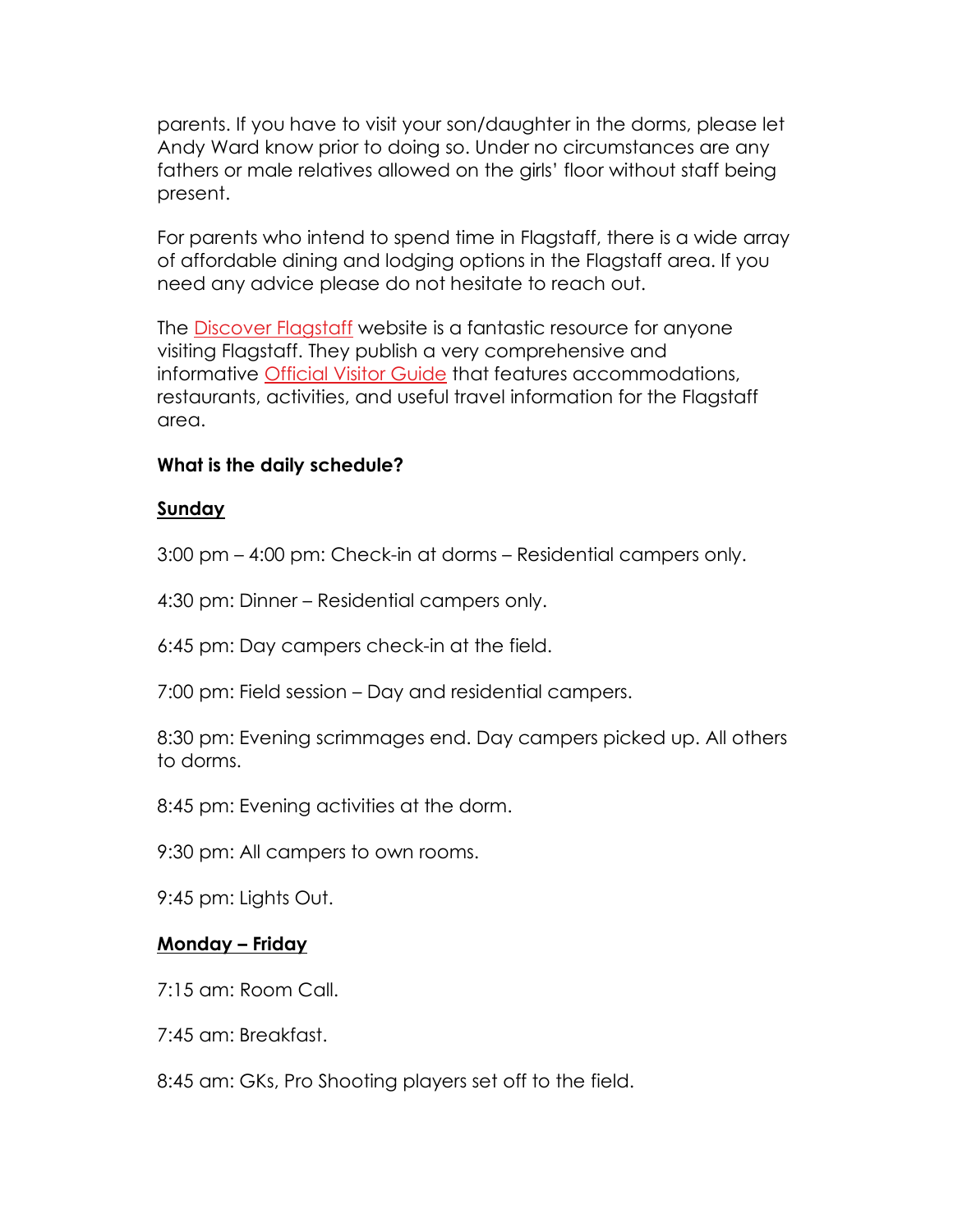9:00 am GKs, Pro Shooting – start.

9:45 am: Rest of the residential campers and day campers to the Field.

10:00 am: Morning session starts.

11:30 am: Morning session ends. All players to lunch then dorms.

(Possible Private session with players)

2:30 pm: Afternoon session starts.

4:00 pm: Afternoon session ends. Day campers picked up, all other campers to dinner then dorms.

(Possible Private session with players)

7:00 pm: Evening scrimmages for all players.

8:30 pm: Evening scrimmages end. Day campers picked up. All others to dorms.

8:45 pm: Evening activities at the dorm.

9:30 pm: All campers to own rooms.

9:45 pm: Lights Out.

#### **Saturday**

7:15 am: Room Call.

7:45 am: Breakfast.

8:45 am: GKs, Pro Shooting players set off to the field.

9:00 am GKs, Pro Shooting – start.

9:45 am: Rest of residential campers and day campers to the Field.

10:00 am: Morning session starts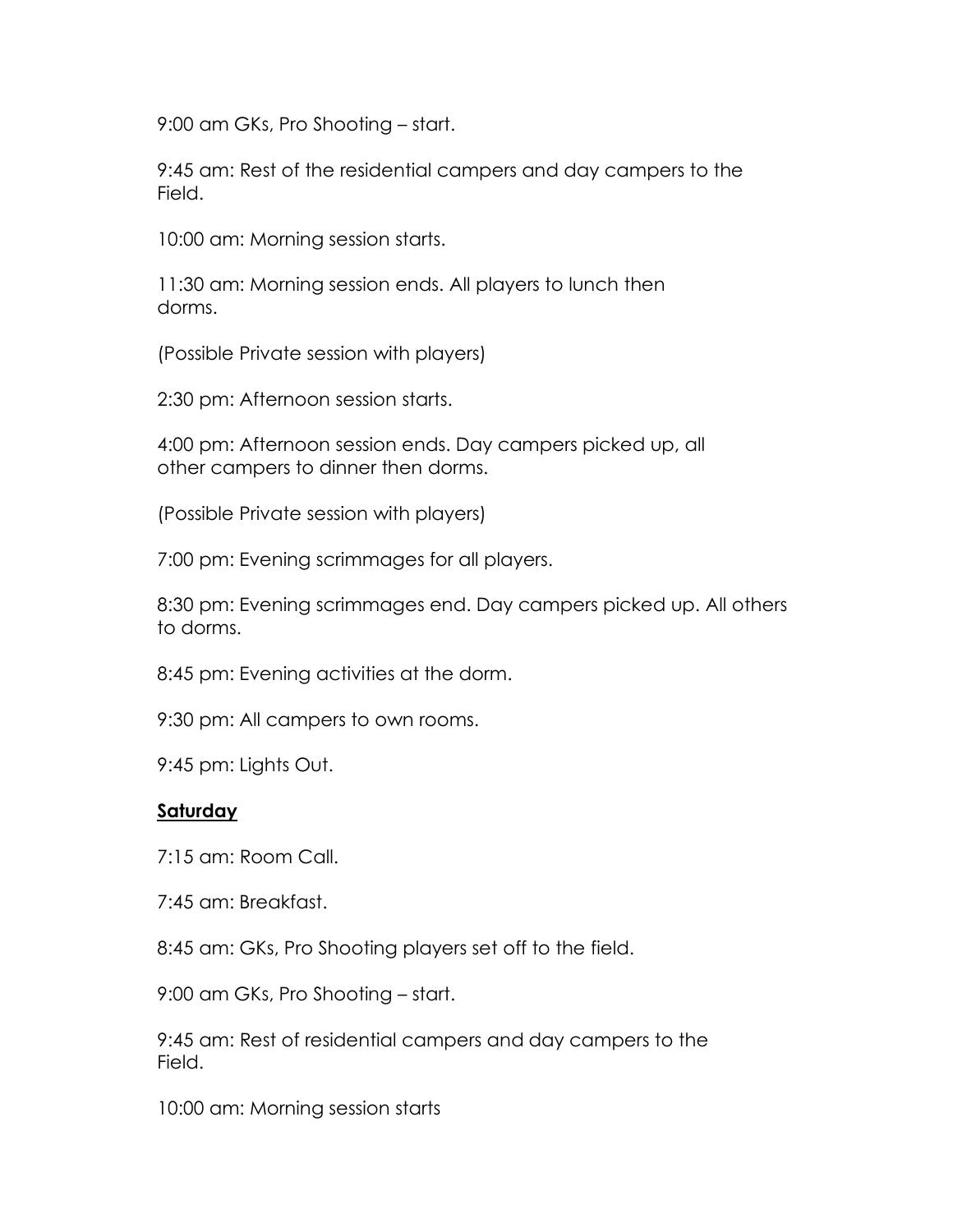11:30 am: Morning session ends. Day campers picked up, all other campers to the dorms for check out.

All field sessions are on South Field (Pine Knoll Drive) across from the Southwest Forest Science Complex.

#### **What should we bring to camp?**

• Enough soccer equipment and clothing to last 5 or 6 days including a ball. Shinguards are mandatory and correct soccer footwear for outside fields is necessary. The fields are artificial turf fields so cleats or flats are appropriate. TRY NOT TO BRING NEW SHOES.

• A water bottle to take to the fields.

• During the afternoon session it often rains and sometimes gets a little chilly so pack a rain top or sweats. The temps drop during the evening session also.

• Sunscreen, chapstick - the sun is extremely strong at altitude.

• Even though there is very little downtime after the sessions, it is advised that all participants bring some casual wear that they can change into after the day's soccer activities are complete.

• Bed linen, blankets/sleeping bags, pillow, towels, and toiletries. A fan is strongly recommended as the dorms do get hot even though the temps outside are cool.

• Game consoles, video games, small TVs. There are refrigerators in the rooms.

• Candy, snacks, and soda are allowed. They can also be purchased on campus. Water and sports drinks are allowed.

• Cell phones are allowed under the following conditions:

Phones are allowed to be turned on throughout the day. However, we do encourage players to use sparingly as we want players to enjoy the interactions with the other campers!

The camp staff does carry cell phones and if players need to contact parents they can do so during the periods of downtime. If parents